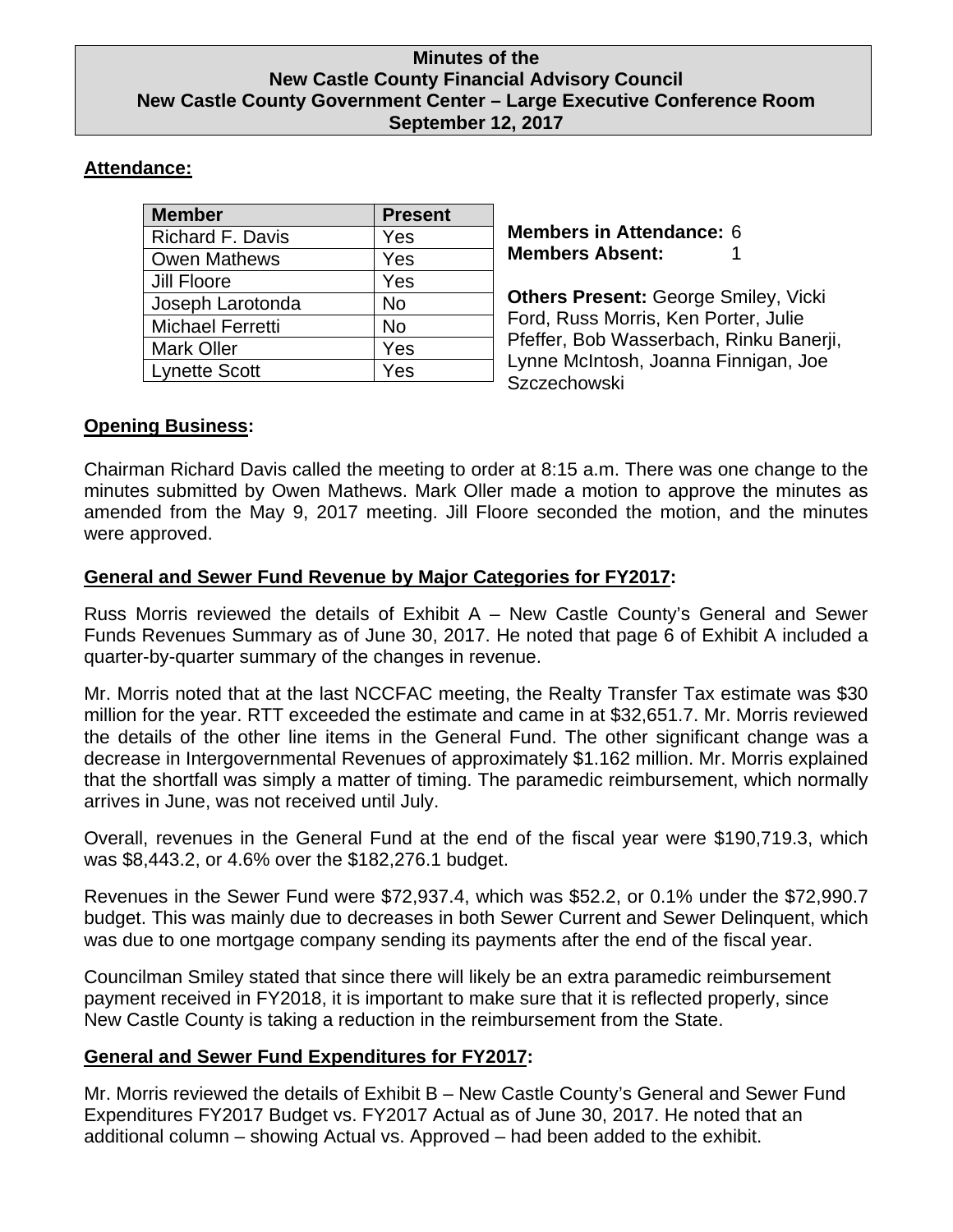Overall, in the General Fund, expenditures were \$187.7 million, which was \$3 million over the \$184.8 million approved (7/1/16) budget, but \$2.7 million less than the FY2017 final (6/30/17) budget.

In the Sewer Fund, Mr. Morris noted that we ended the fiscal year with small surpluses in both the Salaries and Wages and Employee Benefits lines due to vacancies in positions.

In Communications and Utilities, New Castle County received a true-up for sewer services from the City of Wilmington for FY2016, causing a \$100,000 budget shortfall.

Overall, in the Sewer Fund, we spent \$71.4 million, which is \$1.5 less than the approved (7/1/16) budget, and \$2 million less than the FY2017 final (6/30/17) budget.

#### **General and Sewer Funds Revenues Summary as of August 31, 2017:**

Mr. Morris reviewed the details of Exhibit C – General and Sewer Funds Revenues Summary as of August 31, 2017. He noted that on page 2 of the exhibit, we are showing -\$342.3 under Appeal Credits. This is an Appeal Credit on the Boxwood Assembly Plant. There was an appeal on the assessment granted that dated back two years to 2016.

Ms. Floore asked if the credit was on the owed amount, since her understanding was that the account had not been paid to Red Clay. Mr. Porter explained that the Appeal Credit does not reduce what is owed or what had already been paid to Red Clay, it only provides a credit on the account that will used to pay future taxes.

Mr. Morris continued his review of Exhibit C, noting that RTT has started the fiscal year off strong, taking in \$7,289.8, which is \$1,695.4 more than the same time last year. There was some discussion regarding the timing of transactions that might have contributed to the strong start in RTT in light of the State adding 1% to RTT as of August 1. Most large transactions are scheduled months in advance, so the effect was minimal.

Building permits were also doing well at the start of the fiscal year.

Mr. Morris noted that the Paramedic Reimbursement for FY2017 was received in August and therefore reflected in FY2018. He added that the State had decreased the County's reimbursement for FY2018 from 30% to 24%.

Overall, in General Fund Revenues we are \$3,780.0 ahead of the same time last year. As a result, we are increasing our revenue estimates by \$2,108.6.

In Sewer Fund Revenues, we are showing an increase of \$2,904.0 in Sewer Service Charges over the same time last year, but this is mostly due to industrial bills being sent out earlier than in the past. We also received a large check from a mortgage company in August, accounting for most of the \$884.3 increase in Delinquent Sewer over the same time last year.

Overall, in Sewer Fund Revenues we are \$4,223.5 ahead of the same time last year. Since most of the increases were due to timing, there are no changes in revenue estimates at this time.